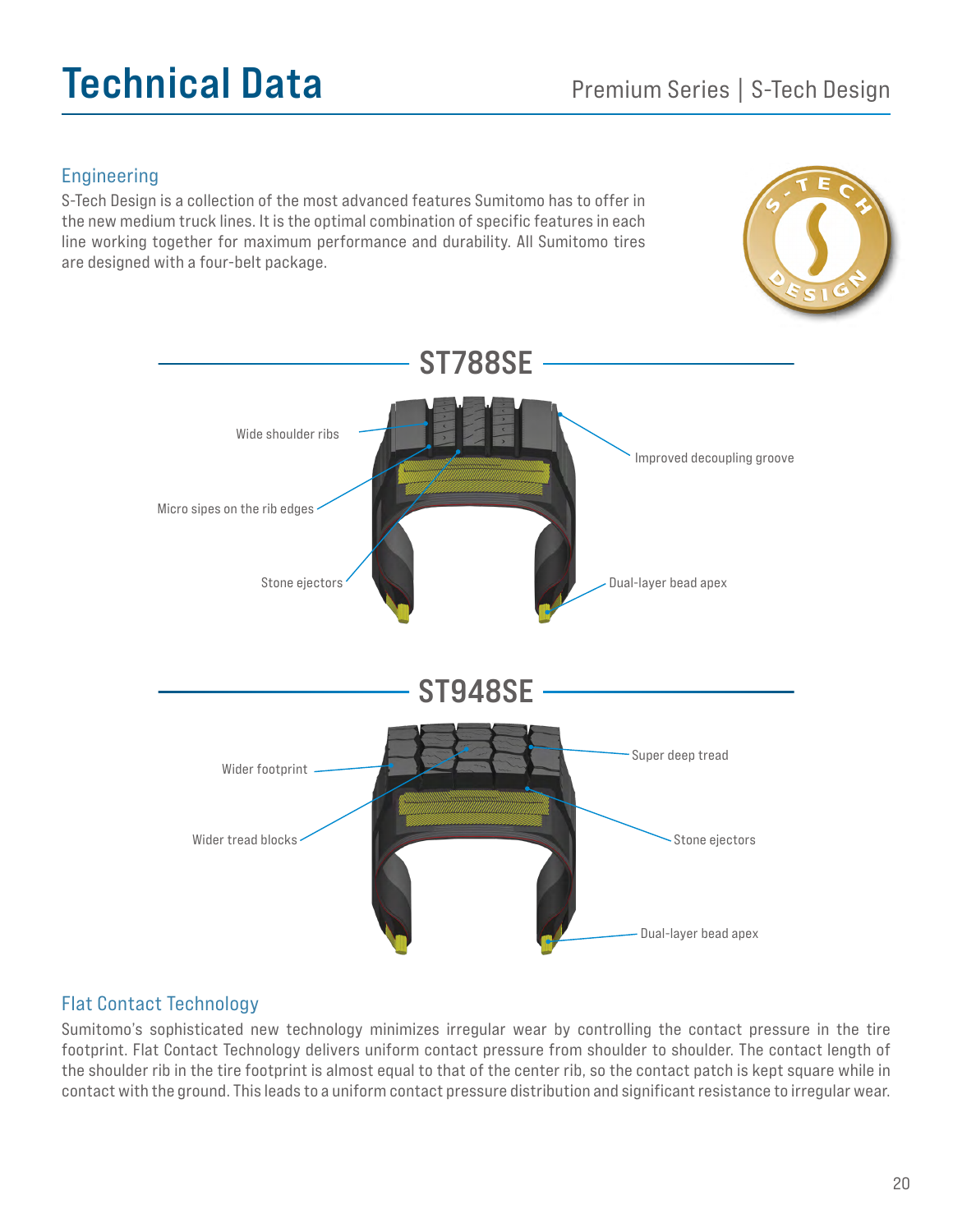## Technical Data

## Tube-Type Mounting And Demounting

Any inflated tire mounted on a rim contains explosive energy. The use of damaged, mismatched or improperly assembled tire/rim parts can cause the assembly to burst apart with explosive force. If you are struck by an exploding tire, rim part or air blast, you can be seriously injured or killed.

#### Demounting Tube-Type Tires

- 1. If a tire has been running under-inflated or if any damage to the tire or wheel is suspected, the valve core should be removed prior to removing the tire/wheel assembly from the vehicle axle. This is to prevent a possible accident.
- 2. Before unlocking any side ring or lock ring, remove the valve core and allow the tire to deflate completely.
- 3. Remove all rim or wheel parts.
- 4. Inspect the tire for damages.

#### Mounting Tube-Type Tires

- 1 Insert the proper size tube into the tire and partially inflate (3 psi) to round out the tube (with larger sizes it may be necessary to use bead spreaders – see the next two sections for mounting instructions).
- 2. Insert the valve through the flap valve hole. (Make sure the reinforced patch which is directly over the flap valve hole is facing outwards.) Then insert the remainder of the flap into the tire.
- 3. Check the flap wings to insure against folding. This is easily accomplished by placing your hand into one tire side, then the other, then running your hand along the entire flap wing.
- 4. Inflate the tube until the flap is secure against the tire wall and the beads start to spread apart, making sure not to exceed 3 psi.
- 5. Apply a proper tire lubricant to both beads and the exposed flap. Make sure that excess lubricant does not run down into the tire.
- 6. Place tire, tube and flap on the wheel or rim, taking care to center the valve in the slot.
- 7. Fit side ring and lock ring, insuring that they are properly positioned, locked and are correct for the "fitment."

#### Mounting Tube-Type Tires Using Manual Spreaders:

- 1. Follow steps 1 through 3 of the "mounting of Tube-Type Tires". However, before inserting the flap into the tire, position two bead spreaders in the following manner:
	- a. Place the first at a 90° angle to the valve. (Flap is positioned between the spreader and the tube.)
	- b. Place the second directly opposite the first.
	- c. Spread the beads and insert the flap.
	- d. Close the beads, remove spreaders.
- 2. Follow steps 4 through 7 of the "Mounting of Tube-Type Tires".

#### Mounting Tube-Type Tires Using Automatic Spreaders:

- 1. Spread the beads.
- 2. Inflate the tube to approximately 3 psi.
- 3. Insert the tube into the tire.
- 4. Insert the valve through the flap hole. (As mentioned, the flap reinforced valve area must face outwards.) Insert the remainder of the flap into the tire.
- 5. Close the beads.
- 6. Follow steps 4 through 7 of the "Mounting of Tube-Type Tires".

#### Inflation of Tube-Type Tires

1. An air line with an extension (30" minimum), in-line gauge and clip-on valve chuck should be used for inflation. Remove valve core and lay the assembly flat on the ground. Using an OSHA-approved restraining device, inflate to 5 psi to seat beads. While the tire is still in the restraining device, make sure all rim components are centered and locked properly. If not, the tire must be deflated, broken down, relubricated and reinflated.

- 2. Deflate the tire by removing the air line. This allows the tube to relax, thus eliminating any wrinkles or uneven stretching that may have occurred during primary inflation.
- 3. Install the valve core and, using a safety cage or other OSHA-approved restraining device, reinflate the tire to the pressure shown on the sidewall in order to ensure proper bead seating, then adjust the tire to the proper operating pressure.
- 4. Reinspect the assembly for proper positioning of all components.
- 5. Check for leaks and install a metal or hard plastic valve cap.
- 6. Do not reinflate any tires that have been run under-inflated or flat without careful inspection for damage.

### Tubeless Tire Mounting and Demounting

Reinflation of any type of tire/rim assembly that has been operated in a run-flat or under inflated condition (80% or less of recommended pressure) can result in serious injury or death. The tire may be damaged on the inside and can explode while you are adding air. The rim parts may be worn, damaged or dislodged and can explosively separate.

#### Demounting Tubeless Tires

- 1. Before loosening any nuts, deflate the tire by removing the valve core.
- 2. With the tire assembly lying flat, unseat the bead seat of both beads with a bead breaker tool. Do not use hammers of any type.
- 3. Apply a proper tire lubricant to the tire beads, rim ledges and flanges.
- 4. Beginning at the valve, remove the tire using tire irons designed for this purpose. Starting here will minimize chances of damaging the bead. Make certain that the flange with the tapered ledge that has the shortest span to the drop center is facing up. Always attempt to keep the bead not being worked by the irons in the full depth of the drop center cavity.

#### Mounting Tubeless Tires

- 1. Replace valve stem grommet and inspect valve stem for damage and wear. Replace valve stem if necessary.
- 2. Apply lubricant.
- 3. With the wheel/rim short ledge up, lay the tire over the rim at the valve side and work it on with proper tubeless tire tools, making full use of the drop center well.
- 4. Do not use any kind of hammer. Bead damage may occur leading to tire destruction and serious or fatal injury to you, or your customer.

#### Inflating Tubeless Tires

Reinflation of any type of tire/rim assembly that has been operated in a run-flat or under inflated condition (80% or less of recommended pressure) can result in serious injury or death. The tire may be damaged on the inside and can explode while you are adding air. The rim parts may be worn, damaged or dislodged and can explosively separate.

- 1. Lay tire/wheel assembly horizontally and inflate to no more than 5 psi to position the beads on the flanges.
- 2. To complete the seating of the beads, place the assembly in an OSHA-approved safety cage and inflate to 25 to 30 psi. Check the assembly carefully for proper bead seating and for any signs of distortion or irregularities from the run-flat.
- 3. If beads are properly seated, and if no damage is detected, continue to inflate to the maximum air pressure marked on the sidewall. If beads do not seat, deflate tire, relubricate the bead seats and reinflate.
- 4. After beads are properly seated, adjust tire pressure to recommended operating pressure. Check valve core for leakage, then install a metal or hard plastic valve cap.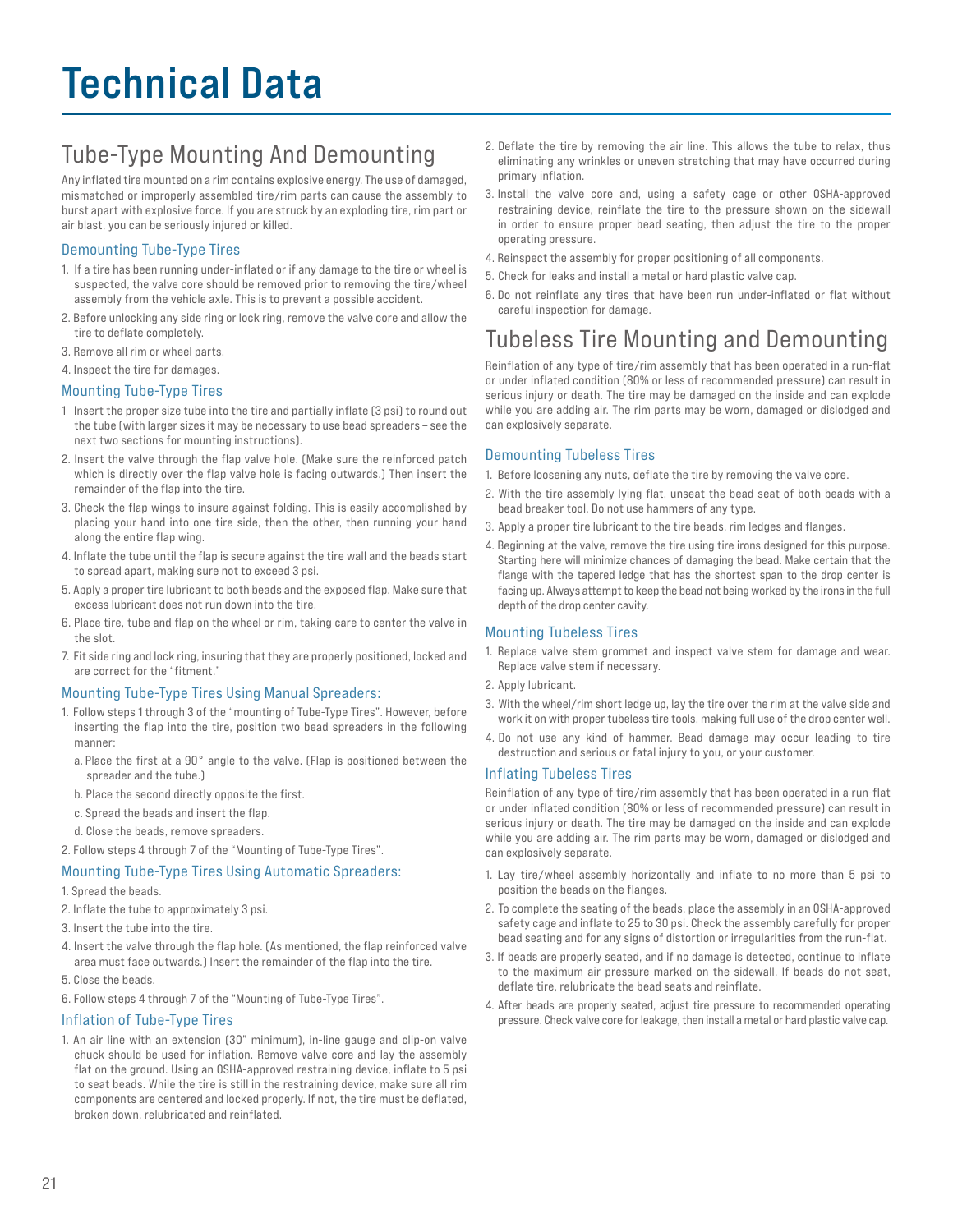## Technical Data

## Drive Axle Alignment

Drive axle alignment is very important. Tandem drive axles that are not parallel to each other have a definite effect on steer-tire wear.

*Fig. 1 shows a model of a tandem-drive axle tractor with both drive axles in proper alignment. In this case, the driver simply steers the truck straight ahead and neither fast wear nor irregular wear would be expected as a result of the driving axles.*

*A more severe case is shown in Fig. 2. Here, the drive axles are neither parallel to each other nor perpendicular to the chassis center line. The drive axle tires are trying to force the vehicle to turn left and the driver must compensate by turning to the right. This will result in fast and irregular wear and, as recent tests have shown, in a much more severe way than the previous case. Tests also indicate that the steer tire on the same side of the truck, on which the drive tires are closest together, will wear into an out-of-round condition.*



### Vehicle Alignment

For best vehicle handling and tire life, proper vehicle alignment is required. For best readings on alignment settings, vehicle should be loaded. However, many vehicle manufacturers also have tolerances for alignment settings when vehicle is unloaded. Before starting, correct any air pressure differences in tires and make sure vehicle is on a level surface, with brakes off.

### Drive Axle Recommendations

Irregular wear patterns on steer axle tires may come from misaligned drive axles and trailer axles, not to mention the obvious loss of tire mileage, vehicle handling and fuel economy. Drive and trailer axle alignment is normally set before stee-axle corrections are made.

#### Drive axles should be aligned in the following manner:

- 1. Position the drive axles perpendicular to the chassis center line.
- 2. For tandem drives, the drive axles should be positioned parallel to one another. Trailer axles should be aligned to the center line of the trailer pin at the start of settings.
- 3. Position axles to be perpendicular to the trailer center line and parallel to each other.

### Front Axle Recommendations



#### TOE-IN

Toe-in-set close to zero as vehicle manufacturer's recommendations allow in loaded condition. Do not set beyond zero as a toe-out condition will develop.



#### CAMBER

Camber-set as close to zero degrees as the vehicle manufacturer's recommendations allow in loaded condition.



#### CASTER

Caster-set to the maximum positive setting that vehicle manufacturer's recommendations allow.

WARNING: There is a danger in installing a tire of one rim diameter on a rim of a different diameter. Always replace a tire on a rim with another tire of exactly the same rim diameter designation and suffix letters. For example a 16" tire goes with a 16" rim. Never mount a 16" size diameter tire on a 16.5" rim. While it is possible to pass a 16" diameter tire over the lip or flange of a 16.5" size diameter rim, it cannot be inflated enough to position itself against the rim flange. If an attempt is made to seat the tire bead by inflating, the tire bead will break with explosive force and could cause serious injury or death. Rims of different diameters and tapers cannot be interchanged.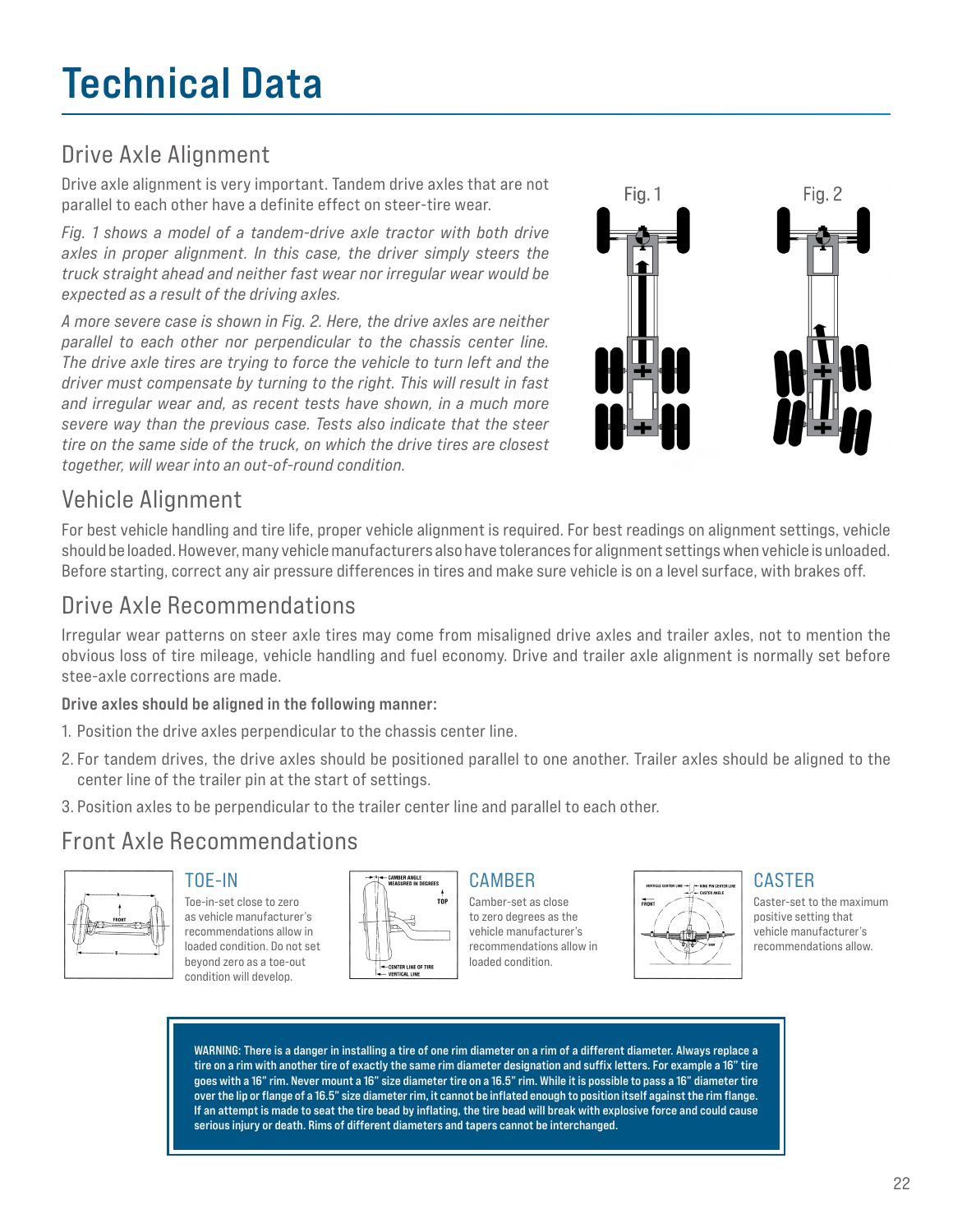## **Technical Data** Recommendations For Long Tire Life

#### Tire Maintenance

Inspect tire conditions regularly. Look for signs of sidewall bulges, cracking, cuts and stone retention in grooves. If you have a question or concern, consult your Sumitomo Tire dealer.

#### Tire Replacement

By Department of Transportation regulations, any trailer or drive axle tire is to be removed from service when there are only 2/32" of tread left (or 4/32" on steer axle tires) in any tread groove. Sumitomo advises that, as a rule of thumb, tires should be removed at 4/32" remaining tread to allow better casing recovery for retreading.

#### Proper Tire Inflation

It is advisable to check all tire inflation pressures before each trip, or at least weekly. The best time to obtain accurate readings is when tires are cool to the touch, before any distance is traveled. Consult the air pressure guidelines in this book, or refer to the tire sidewall or pressure charts from The Tire and Rim Association. When speeds are constantly above 70 m.p.h., it is recommended to use maximum air pressure for good wear and performance. For safety and ease of checking air pressure, metal flow-through valve caps should be used.

#### Tire Rotation

Because of vehicle specifications (wheelbase, horsepower, gears, suspension) and terrain, most tires used on drive axles wear faster on the rear-drive axle than on the front-drive axle. By cross rotating rear-axle tires to front-axle position, and front-axle tires moved to rear axle position, wear can be equally controlled on all drive positions, resulting in longer miles in service.

#### Practice Good Driving Habits

- Avoid fast starts and sudden stops.
- $\triangleright$  Avoid using only trailer brakes to slow vehicle.
- $\triangleright$  Avoid potholes and debris (safely).
- $\triangleright$  Avoid hitting curbs.
- > Do not exceed speed limit.

### Determining Correct Tire Pressure

A tire requires proper air pressure to adequately carry the load placed on it. The tires also provide traction for braking and steering. Since the loaded vehicle weight determines tire inflation pressure, all tire manufacturers offer a load/ inflation table to help determine the proper pressure.

These tables reflect values taken from the Tire and Rim Association. In general, use these steps to determine correct air pressure:

- 1. Always check air pressure when ambient temperature is cold.
- 2. Confirm if tire will be used in a single or dual wheel position.
- 3. In either case, determine the total weight that is allowed on the axle. In the case of a STEER axle (using two tires) divide the value by two.
- 4. Compare this value with the following load inflation table, and use the corresponding air pressure.

Also consider operating speeds. Many tire manufacturers recommend maximum speeds for various tire applications. Consult your Sumitomo representative if you have questions.

The SPEED SYMBOL indicates the speed at which the tire can carry a load corresponding to its load index under normal service conditions suggested by Sumitomo.

The LOAD INDEX is a code which reflects the maximum load a tire can carry at the speed indicated by its SPEED SYMBOL, based on the service application suggested by Sumitomo.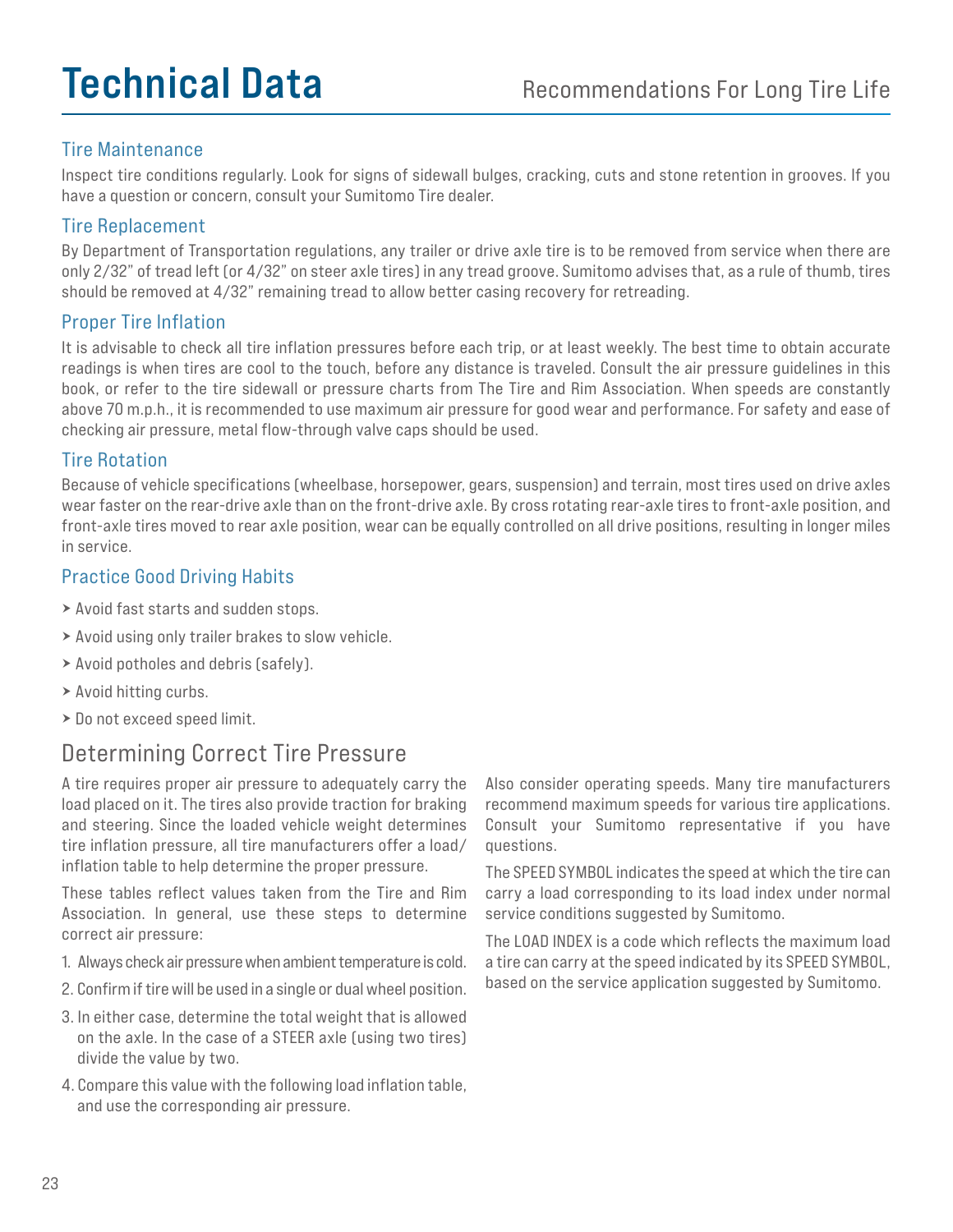## Technical Data Load Inflation Table

| "S = Single<br>$D = Dual$ | PSI                       | 65   | 70                  | 75   | 80                  | 85       | 90       | 95                  | 100                 | 105                 | 110                 | 115                 | 120                 | 125          | 127  | 130      | 135      |
|---------------------------|---------------------------|------|---------------------|------|---------------------|----------|----------|---------------------|---------------------|---------------------|---------------------|---------------------|---------------------|--------------|------|----------|----------|
|                           |                           |      | 2780                | 2930 | 3080                | 3200     | 3340     | 3470                | 3590                | 3750 (F)            | 3860                | 3970                |                     |              |      |          |          |
| 8.25R15                   | S                         |      |                     |      |                     |          |          |                     |                     |                     |                     |                     | 4080 <sub>(G)</sub> |              |      |          |          |
|                           | D                         |      | 2700                | 2810 | 2930                | 3040     | 3150     | 3260                | 3360                | 3525 (F)            | 3635                | 3745                | 3860 <sub>[G]</sub> |              |      |          |          |
| 10.00R15                  | S                         |      | 3780                | 3980 | 4170                | 4370     | 4540 (F) | 4715                | 4890                | 5070(6)             | 5270                | 5470                | 5675 (H)            |              |      |          |          |
|                           | D                         |      | 3660                | 3830 | 3980                | 4130     | 4300 (F) | 4470                | 4640                | 4805 <sub>(G)</sub> | 4990                | 5175                | 5355 (H)            |              |      |          |          |
| 9R17.5                    | S                         |      |                     |      |                     | 3200     | 3340     | 3470                | 3590                | 3750 (F)            | 3860                | 3970                | 4080 (G)            | 4190         |      | 4300     | 4410 (H) |
|                           | D                         |      |                     |      |                     | 3040     | 3150     | 3260                | 3360                | 3525 (F)            | 3635                | 3745                | 3860(6)             | 3970         |      | 4080     | 4190 (H) |
| 10R17.5                   | S                         |      |                     |      |                     | 3860 (E) | 4005     | 4150                | 4300 (F)            | 4235                | 4390                | 4540 (G)            |                     |              |      |          |          |
|                           | D                         |      |                     |      |                     | 3640 (E) | 3785     | 3930                | 4080 (F)            | 4470                | 4640                | 4805 <sub>(G)</sub> |                     |              |      |          |          |
| 11R17.5                   | S                         |      |                     |      |                     | 4370     | 4540 (F) | 4715                | 4890                | 5070(6)             | 5270                | 5470                | 5675 (H)            |              |      |          |          |
|                           | D                         |      |                     |      |                     | 4130     | 4300 (F) | 4470                | 4640                | 4805 <sub>(G)</sub> | 4990                | 5175                | 5355 (H)            |              |      |          |          |
| 8R19.5                    | S                         |      | 2540                | 2680 | 2835 <sub>(D)</sub> | 2955     | 3075     | 3195 (E)            | 3305                | 3415                | 3525 (F)            |                     |                     |              |      |          |          |
|                           | D                         |      | 2460                | 2570 | 2680 <sub>[D]</sub> | 2785     | 2890     | 3000 (E)            | 3100                | 3200                | 3305 (F)            |                     |                     |              |      |          |          |
|                           |                           |      |                     |      |                     |          |          |                     |                     |                     |                     |                     |                     |              |      |          |          |
| 8.25R20                   | S                         |      | 3370                | 3560 | 3730                | 3890     | 4080 (E) | 4235                | 4390                | 4540 (F)            | 4675                | 4810                | 4940 <sub>[G]</sub> |              |      |          |          |
|                           | D                         |      | 3270                | 3410 | 3550                | 3690     | 3860 (E) | 4005                | 4150                | 4300 (F)            | 4425                | 4550                | 4675 [G]            |              |      |          |          |
| 9.00R20                   | S                         |      | 4080 <sub>(D)</sub> | 4280 | 4480                | 4675 (E) | 4850     | 5025                | 5205 (F)            | 5360                | 5515                | 5675 (G)            |                     |              |      |          |          |
|                           | D                         |      | 3860 <sub>[D]</sub> | 4045 | 4230                | 4410 (E) | 4585     | 4760                | 4940 <sub>(F)</sub> | 5080                | 5220                | 5355(6)             |                     |              |      |          |          |
| 10.00R20                  | S                         |      | 4530                | 4770 | 4990                | 5220     | 5510 (F) | 5730                | 5950                | 6175(6)             | 6320                | 6465                | 6610 (H)            |              |      |          |          |
|                           | D                         |      | 4380                | 4580 | 4760                | 4950     | 5205 (F) | 5415                | 5625                | 5840 <sub>[G]</sub> | 5895                | 5950                | 6005 (H)            |              |      |          |          |
| 11.00R20                  | S                         |      | 4940                | 5200 | 5450                | 5690     | 6005(F)  | 6205                | 6405                | 6610 (G)            | 6870                | 7130                | 7390 (H)            |              |      |          |          |
|                           | D                         |      | 4780                | 4990 | 5190                | 5390     | 5675 (F) | 5785                | 5895                | 6005(6)             | 6265                | 6525                | 6780 (H)            |              |      |          |          |
| 12.00R20                  | S                         |      | 5620                | 5920 | 6200                | 6480     | 6740     | 7160 [G]            | 7380                | 7600                | 7830 (H)            | 8050                | 8270 [J]            |              |      |          |          |
|                           | D                         |      |                     |      |                     |          |          |                     |                     |                     |                     |                     |                     |              |      |          |          |
|                           |                           |      | 5440                | 5680 | 5910                | 6140     | 6360     | 6610 <sub>[G]</sub> | 6790                | 6970                | 7160 (H)            | 7390                | 7610 <sub>[J]</sub> |              |      |          |          |
| 14/80R20                  | S                         |      |                     |      |                     |          | 7595     | 7860                | 8110                | 8365                | 8610                | 8850                | $9095$ $(J)$        |              |      |          |          |
| 11.00R22                  | $\boldsymbol{\mathsf{S}}$ |      | 5240                | 5520 | 5790                | 6040     | 6395 (F) | 6650                | 6910                | 7160(6)             | 7380                | 7600                | 7830 (H)            |              |      |          |          |
|                           | D                         |      | 5080                | 5300 | 5520                | 5730     | 5840 (F) | 6095                | 6350                | 6610 (G)            | 6790                | 6970                | 7160 (H)            |              |      |          |          |
| 11.00R24                  | $\boldsymbol{\mathsf{S}}$ |      | 5570                | 5860 | 6140                | 6420     | 6780 (F) | 7060                | 7340                | 7610 <sub>[G]</sub> | 7830                | 8050                | 8270 (H)            |              |      |          |          |
|                           | D                         |      | 5390                | 5630 | 5860                | 6090     | 6175(F)  | 6430                | 6690                | 6940 <sub>(G)</sub> | 7160                | 7380                | 7610 (H)            |              |      |          |          |
| 9R22.5                    | S                         |      | 3370                | 3560 | 3730                | 3890     | 4080 (E) | 4235                | 4390                | 4540 (F)            | 4675                | 4810                | 4940 <sub>[G]</sub> |              |      |          |          |
|                           | D                         |      | 3270                | 3410 | 3550                | 3690     | 3860 (E) | 4005                | 4150                | 4300 (F)            | 4425                | 4550                | 4675 <sub>[G]</sub> |              |      |          |          |
| 10R22.5                   | $\boldsymbol{\mathsf{S}}$ |      | 4080                | 4280 | 4480                | 4675 (E) | 4850     | 5025                | 5205 (F)            | 5360                | 5515                | 5675(6)             |                     |              |      |          |          |
|                           | D                         |      | 3860                | 4045 | 4230                | 4410 (E) | 4585     | 4760                | 4940 (F)            | 5075                | 5210                | 5355(6)             |                     |              |      |          |          |
| 11R22.5                   | S                         |      | 4530                | 4770 | 4990                | 5220     | 5510 (F) | 5730                | 5950                | 6175(6)             | 6320                | 6465                | 6610 (H)            |              |      |          |          |
|                           |                           |      |                     |      |                     |          |          |                     |                     |                     |                     |                     |                     |              |      |          |          |
|                           | D                         |      | 4380                | 4580 | 4760                | 4950     | 5205 (F) | 5415                | 5625                | 5840 <sub>[G]</sub> | 5895                | 5950                | 6005 (H)            |              |      |          |          |
| 12R22.5                   | $\boldsymbol{\mathsf{S}}$ |      | 4940                | 5200 | 5450                | 5690     | 6005(F)  | 6205                | 6405                | 6610 <sub>[G]</sub> | 6870                | 7130                | 7390 (H)            |              |      |          |          |
|                           | D                         |      | 4780                | 4990 | 5190                | 5390     | 5675 (F) | 5785                | 5895                | 6005(6)             | 6265                | 6525                | 6780 (H)            |              |      |          |          |
| 11R24.5                   | S                         |      | 4820                | 5070 | 5310                | 5550     | 5840 (F) | 6095                | 6350                | 6610 <sub>[G]</sub> | 6790                | 6970                | 7160 (H)            |              |      |          |          |
|                           | D                         |      | 4660                | 4870 | 5070                | 5260     | 5510 (F) | 5675                | 5840                | 6005 <sub>(G)</sub> | 6205                | 6405                | 6610 (H)            |              |      |          |          |
| 215/75R17.5               | S                         |      |                     | 3375 | 3540                | 3695     | 3860     | 4010                | 4065                | 4225                | 4385                | 4545                | 4705                | 4805 (H)     |      |          |          |
|                           | D                         |      |                     | 3200 | 3350                | 3500     | 3650     | 3800                | 3840                | 3995                | 4145                | 4295                | 4445                | 4540 (H)     |      |          |          |
| 235/75R17.5               | S                         |      |                     |      | 4200                | 4410     | 4615     | 4820                | 5025                | 5225                | 5420                | 5620                | 5810                | $6005$ $(J)$ |      |          |          |
|                           | D                         |      |                     |      | 3970                | 4170     | 4365     | 4555                | 4745                | 4935                | 5125                | 5310                | 5495                | 5675 (J)     |      |          |          |
| 245/70R17.5               | S                         | 3330 | 3505                | 3735 | 3915                | 4135     | 4310     | 4495                | 4685                | 4850                | 5070                | 5225                | 5410                |              | 5675 |          |          |
|                           | D                         | 3570 | 3760                | 4000 | 5190                | 4430     | 4610     | 4815                | 5015                | 5190                | 5425                | 5600                | 5800                |              | 6005 |          |          |
|                           |                           |      |                     |      |                     |          |          |                     |                     |                     |                     |                     |                     |              |      |          |          |
| 225/70R19.5               | S                         |      | 2895                | 3040 | 3195 (E)            | 3315     | 3450     | 3640 (F)            | 3715                | 3845                | 3970 <sub>[G]</sub> | 4100                | 4190 (H)            |              |      |          |          |
|                           | D                         |      | 2720                | 2860 | 3000 (E)            | 3115     | 3245     | 3415 (F)            | 3490                | 3615                | 3750(6)             | 3855                | 3970 (H)            |              |      |          |          |
| 245/70R19.5               | S                         | 3085 | 3265                | 3425 | 3640                | 3740     | 3890     | 4080 (F)            | 4190                | 4335                | 4540 (G)            | 4620                | 4805 (H)            |              |      |          |          |
|                           | D                         | 2910 | 3070                | 3220 | 3415                | 3515     | 3655     | 3860 (F)            | 3940                | 4075                | 4300 (G)            | 4345                | 4540 (H)            |              |      |          |          |
| 265/70R19.5               | S                         | 3415 | 3650                | 3830 | 3970                | 4180     | 4355     | 4540                | 4685                | 4850                | 5070(6)             |                     |                     |              |      |          |          |
|                           | D                         | 3195 | 3430                | 3600 | 3750                | 3930     | 4095     | 4300                | 4405                | 4415                | 4675 (G)            |                     |                     |              |      |          |          |
| 245/75R22.5               | S                         |      | 3470                | 3645 | 3860                | 3975     | 4140     | 4300                | 4455                | 4610                | 4675(6)             |                     |                     |              |      |          |          |
|                           | D                         |      | 3160                | 3315 | 3525                | 3615     | 3765     | 3970                | 4055                | 4195                | 4300 <sub>(G)</sub> |                     |                     |              |      |          |          |
| 255/70R22.5               | S                         |      |                     |      | 4190                | 4370     | 4550     | 4675                | 4895                | 5065                | 5205(6)             | 5400                | 5510 (H)            |              |      |          |          |
|                           | D                         |      |                     |      | 3970                | 4110     | 4275     | 4410                | 4455                | 4610                | 4675 <sub>[G]</sub> | 4915                | 5070(H)             |              |      |          |          |
|                           |                           |      |                     |      |                     |          |          |                     |                     |                     |                     |                     |                     |              |      |          |          |
| 275/70R22.5               | S                         |      |                     |      |                     |          |          | 5400                | 5630                | 5850                | 6070                | 6290                | 6510                | 6730         |      | 6940 (H) |          |
|                           | D                         |      |                     |      |                     |          |          | 4980                | 5180                | 5390                | 5590                | 5800                | 6000                | 6200         |      | 6395 (H) |          |
| 295/75R22.5               | S                         |      | 4500                | 4725 | 4940                | 5155     | 5370     | 5510 (F)            | 5780                | 5980                | 6175(6)             | 6370                | 6610 (H)            |              |      |          |          |
|                           | D                         |      | 4095                | 4300 | 4540                | 4690     | 4885     | 5070(F)             | 5260                | 5440                | 5675(6)             | 5795                | 6005 (H)            |              |      |          |          |
| 315/80R22.5               | S                         |      |                     | 5875 | 6175                | 6415     | 6670     | 6940 <sub>(G)</sub> | 7190                | 7440                | 7610 (H)            | 7920                | 8270 [J]            | 8690         |      | 9090(L)  |          |
|                           | D                         |      |                     | 5345 | 5675                | 5840     | 6070     | 6395 <sub>(G)</sub> | 6545                | 6770                | 6940 (H)            | 7210                | 7610 <sub>[J]</sub> | 7910         |      | 8270 (L) |          |
| 385/65R22.5               | S                         |      | 6380                | 6720 | 6940                | 7350     | 7650     | 8050                | 8230                | 8510                | 8820                | 9050                | 9370 [J]            |              |      |          |          |
| 425/65R22.5               | S                         |      | 7590                | 7990 | 8270                | 8740     | 9100     | 9370                | 9790                | 10100               | $10500$ $(J)$       | 10700               | 11400 (L)           |              |      |          |          |
| 445/65R22.5               | S                         |      | 8230                | 8660 | 9090                | 9480     | 9870     | 10200 (H)           | 10600               | 11000               | 11400               | 11700               | 12300 (L)           |              |      |          |          |
|                           |                           |      |                     |      |                     |          |          |                     |                     |                     |                     |                     |                     |              |      |          |          |
| 285/75R24.5               | S                         |      |                     | 4770 | 4940                | 5210     | 5450     | 5675 (F)            | 5835                | 6040                | 6175(6)             | 6440                | 6780 (H)            |              |      |          |          |
|                           | D                         |      |                     | 4340 | 4540                | 4740     | 4930     | 5205(F)             | 5310                | 5495                | 5675(6)             | 5860                | 6175 (H)            |              |      |          |          |